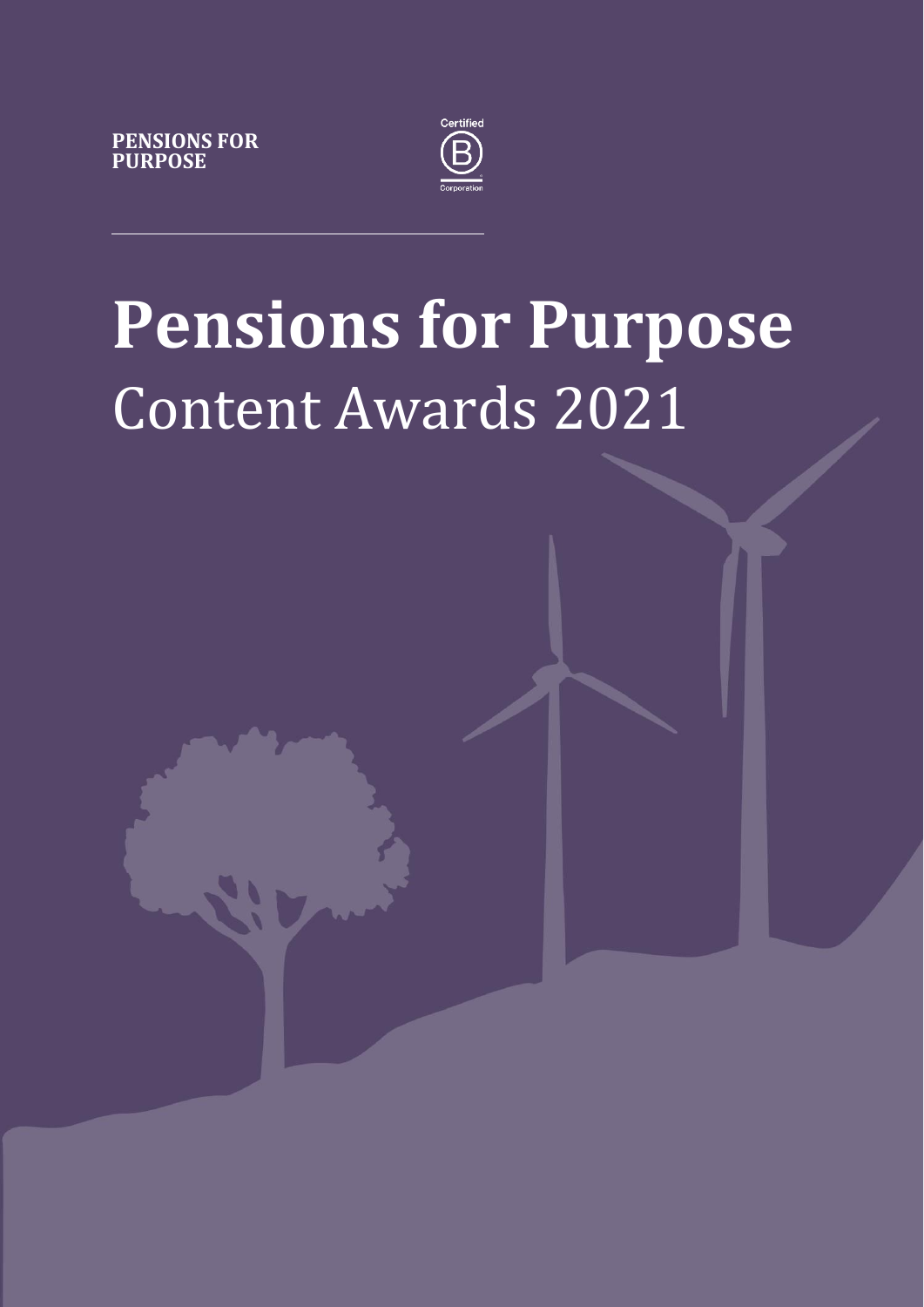# **Annual Pensions for Purpose Content Awards 2021**

We have now closed the final date for our content award submissions and have received a total of 108 entries from 54 Influencer members, across the following eight categories:

- **Best Strategy Thought Leadership**
- **Best Impact Report**
- **Best ESG Report**
- **Best Social Impact Thought Leadership**
- **Best Environmental Impact Thought Leadership**
- **Best Client Innovation Thought Leadership**
- **Best Case Study**
- **Best Blog**

The first round of judging will be completed by the Pensions for Purpose staff team (Charlotte O'Leary, Karen Shackleton, Stephanie Windsor, Alex Noble, Mike Rogers and Amanda Evans). Articles are assessed for originality, educational insight, presentation and relevance for pension funds. The team shortlists up to five articles for each category.

The shortlisted content is then sent to our Affiliate and Network Supporter judges to review. We are pleased to announce that our 2021 judges will be:

- **David Brown, Smart Pension Master Trust**
- **Monique Mathys-Graaff, Senior Adviser and Public Markets Lead**
- **Neil Mason, Surrey County Council**
- **Leslie Robb, Independent Adviser**

Our external judges will use the same criteria for assessment of the content (originality, educational insight, presentation and relevance) but the judging will be from their personal perspective as an Affiliate or Network Supporter member.

Shortlists will be announced on or before 13<sup>th</sup> August 2021. Feedback will be available to Influencers who failed to reach the shortlist level, on request, from 31<sup>st</sup> August (following a two-week closure of our office for our summer break).

Final winners will be announced at our [annual awards event](https://www.pensionsforpurpose.com/knowledge-centre/events/2021/05/04/17-November-2021-The-Annual-Pensions-for-Purpose-Awards/) on 17 November 2021.

All shortlisted candidates are entitled to send one representative free of charge to the awards ceremony. Additional chargeable places also available. Please contact [Debbie Keogh](mailto:%20debbie@drkevents.com) to register your attendance.

For further information about the content awards, or to request feedback, please email [Karen Shackleton.](mailto:karen.shackleton@pensionsforpurpose.com)





**www.pensionsforpurpose.com karen.shackleton@pensionsforpurpose.com 1 Townview House, Surrey, GU27 2JS**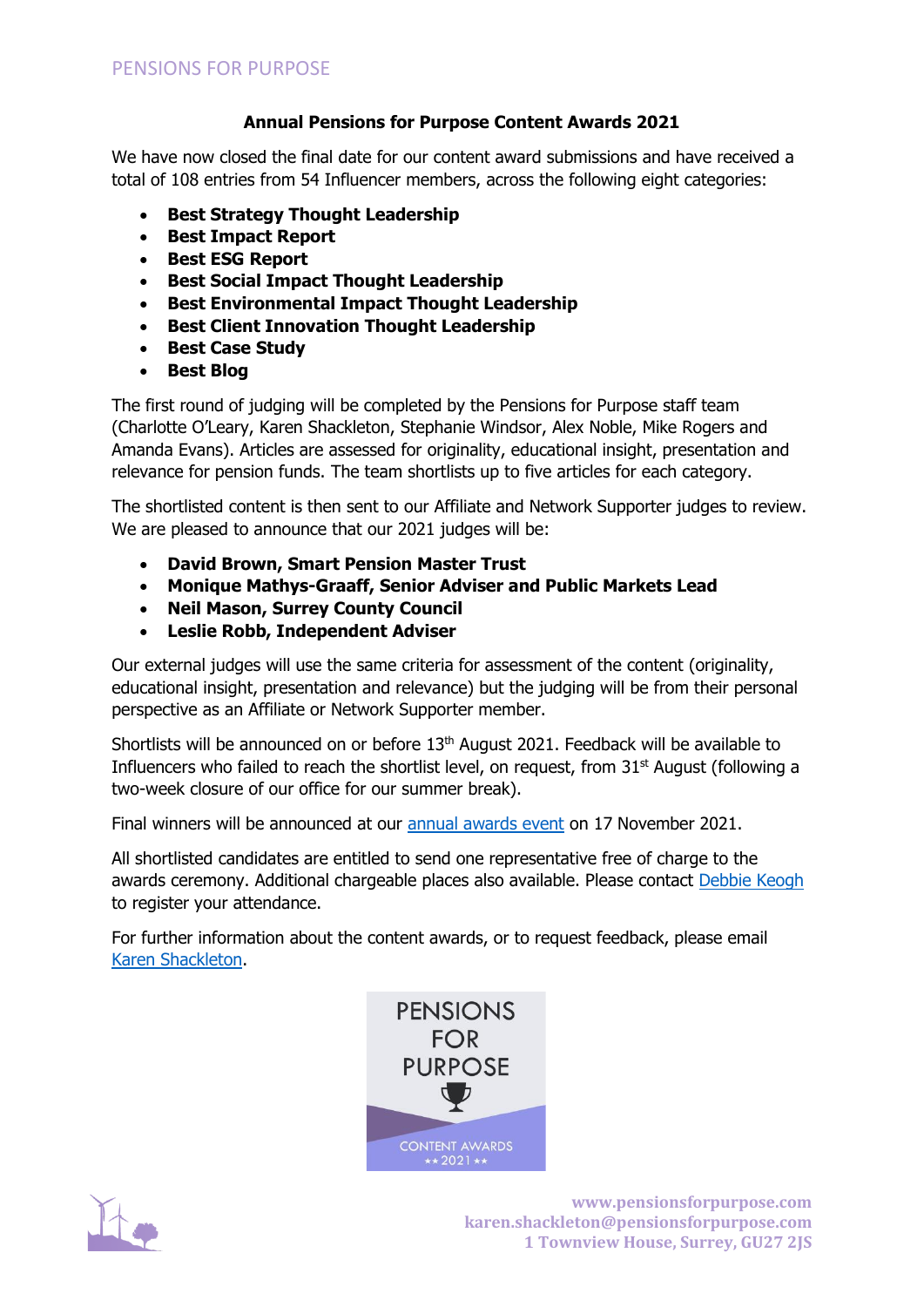# PENSIONS FOR PURPOSE

## **Pensions for Purpose 2021 Content Awards Judges**

#### **David Brown – Smart Pension**



David has over 30 years UK and International experience in the financial services industry, including roles at Deloitte, KPMG, Fidelity Investments and Tesco where he was UK and ROI Pensions and Payroll Manager, Since 2017 David has pursued a portfolio career with a focus on Trustee appointments for both defined benefit and defined contribution schemes. He is an accredited Professional Trustee. His current appointments include pension schemes with FTSE 250 sponsors and the Smart Pension Master Trust (a defined contribution scheme with AUM of £1.5bn). He is passionate about addressing the risks and opportunities

arising from Climate Change and more broadly ESG. Outside of work David is a keen cyclist often seen at the weekend on the hilly roads of the Yorkshire Dales.

#### **Neil Mason, Surrey Pension Fund**



Neil leads the c£5bn Surrey Pension Fund, with more than 100,000 members and over 300 employers. Surrey is part of the Border to Coast asset pool, nearly qualifying as the "Coast".

The Surrey Fund has been acknowledged for excellence in sustainable investing, risk management and governance in recent years and continues to strive for new ways to innovate and collaborate.

Neil is an independent member of the Local Pension Board at his old stamping ground, the London Borough of Hounslow, and a member of the PLSA Policy Board and Local Government Committee. He also chairs the London

pension officers group and is a member of the national LGPS technical group.

He is the father of twin 18-year old boys who are awaiting the results of their A levels (in "hard subjects" as they are fond of saying when comparing to their Dad's degree in history).

Lockdown has been interesting!

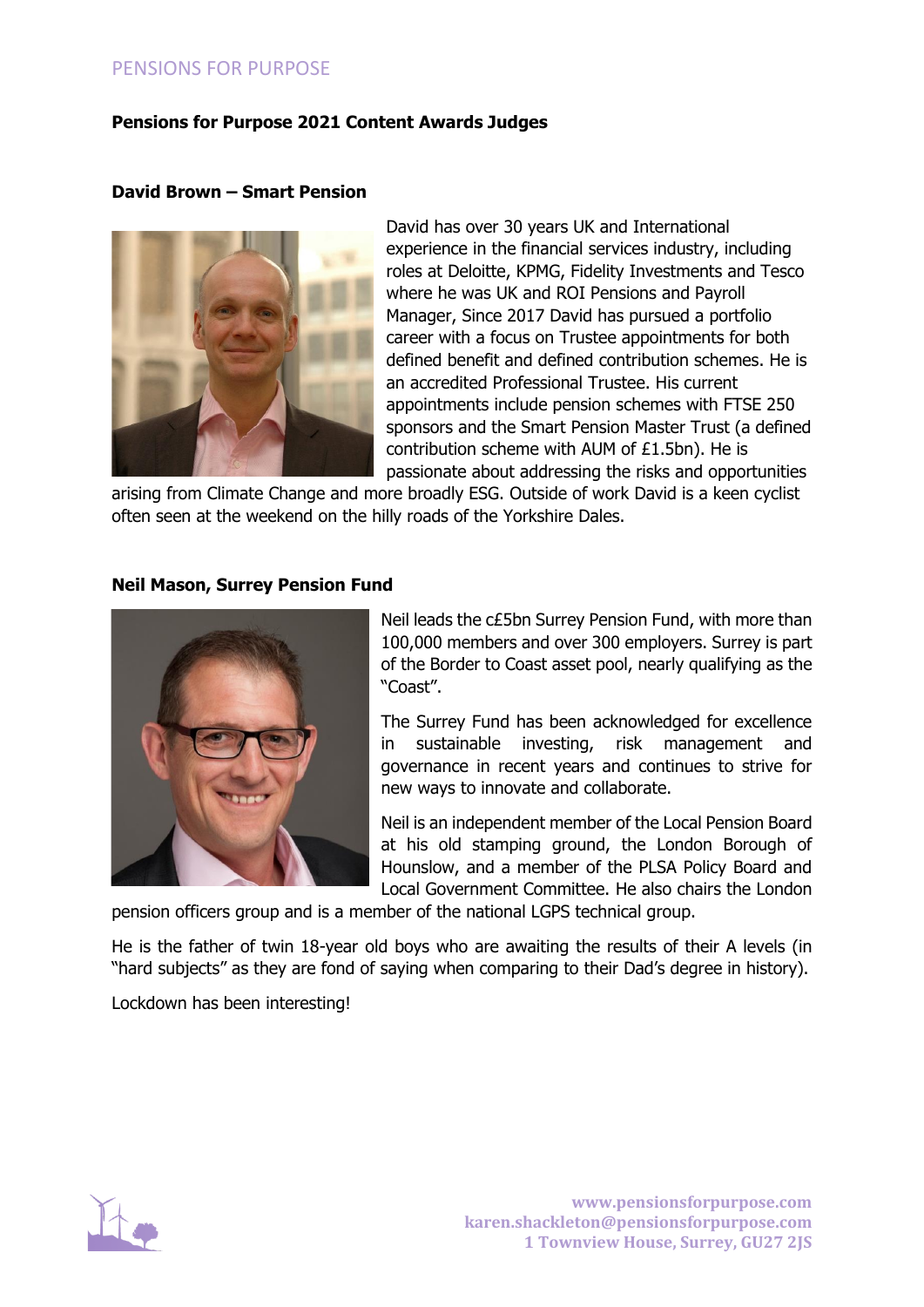## **Leslie Robb – LGPS Independent Adviser**



Leslie qualified as an actuary in 1980 and has worked in investment management for over 40 years. He has held several senior investment roles including Head of Equities and Managing Director at Scottish Widows Investment Management, Chief Investment Officer at Murray Johnstone, and a partner of Baillie Gifford from 2002- 2012. Thereafter he built a portfolio of investment advisory and non-executive roles.

He lives in Edinburgh and hobbies include golf, running and wine. He has a keen interest in how Funds evolve their investment strategy to take account of climate change and sustainability.

## **Monique Mathys-Graaff – Senior Adviser and Public Markets Lead**



With a background in emerging markets and multi-asset class finance (including listed equities), Monique works with institutional investors as they look to transition capital allocation investment processes that increase sustainable capital growth in emerging markets, while maintaining client risk-return targets. Her role also includes helping investors to link their management of impact processes to a system of standards used to assess their contribution to the Sustainable Development Goals.

Monique was previously the Head of Investment Project Development at the Public Investment Corporation, where she focused on linking macroeconomic drivers with

investment strategies to optimise asset allocation decisions to improve the sustainability of the \$150bn portfolio. This pioneering research linked the impact themes of global sustainability topics to country specific priorities in South Africa.

Monique has been an integral part of developing greater sustainability in the capital markets system in South Africa and Africa, by contributing to the creation of innovative finance instruments with relevant impact management practices. In recognition of this contribution, she is part of the 12th cohort of fellows for ASPEN's African Leadership Initiative SA. She is also a founding Trustee of the South Africa National Advisory Board for the GSG and a board member of the Southern Africa chapter of the African Venture Philanthropy Alliance.

She completed her Finance and Business Strategy degree with Honours at the University of Cape Town, is CFA certified and holds a Corporate Finance certification from London School of Economics.to a system of standards used to assess their contribution to the Sustainable Development Goals (SDGs).